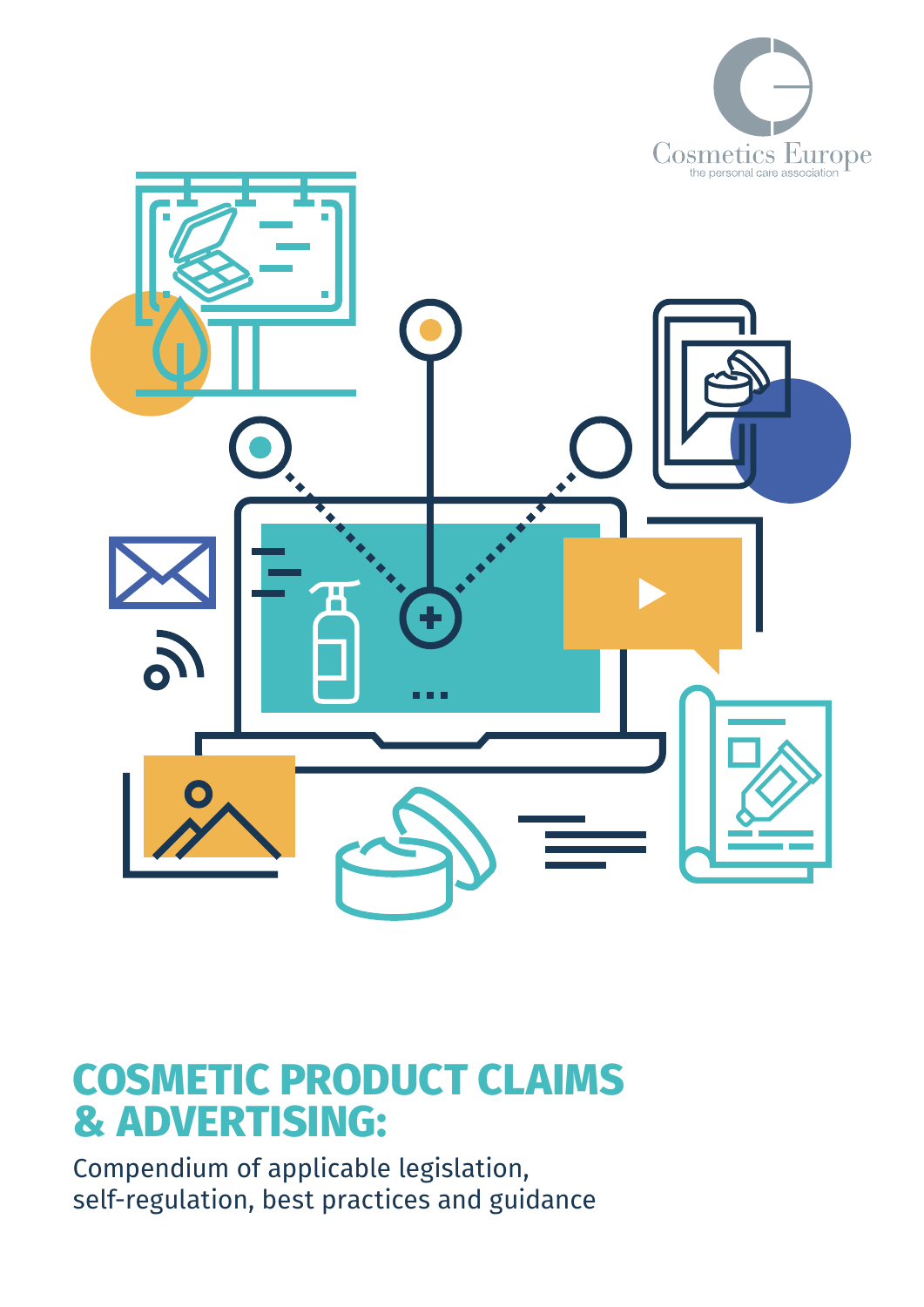### **About the compendium**

Claims and advertising are an important means of communicating information about cosmetic products to consumers. They are subject to a broad range of legal requirements at EU level, both horizontal (applicable to all sectors) and vertical (applicable to cosmetics). The European Commission $^{\rm 1}$  itself states that the "existing European regulatory framework for claims and advertising of cosmetic products is very comprehensive and ensures a high level of consumer protection." It is complemented by a self-regulatory system at both European and international levels, driven by the European Advertising Standards Alliance (EASA) and the International Chamber of Commerce (ICC). In addition, both the European Commission and Cosmetics Europe have issued guidelines for compliance.

To provide an educational resource, facilitate stakeholders' awareness and to support industry's compliance, Cosmetics Europe has assembled the most important components of this comprehensive regulatory and self-regulatory landscape into one package. This compendium provides an introductory overview of the regulatory and self-regulatory landscape and a userfriendly index with links to the main pieces of legislation, self-regulation, best practices and guidance.

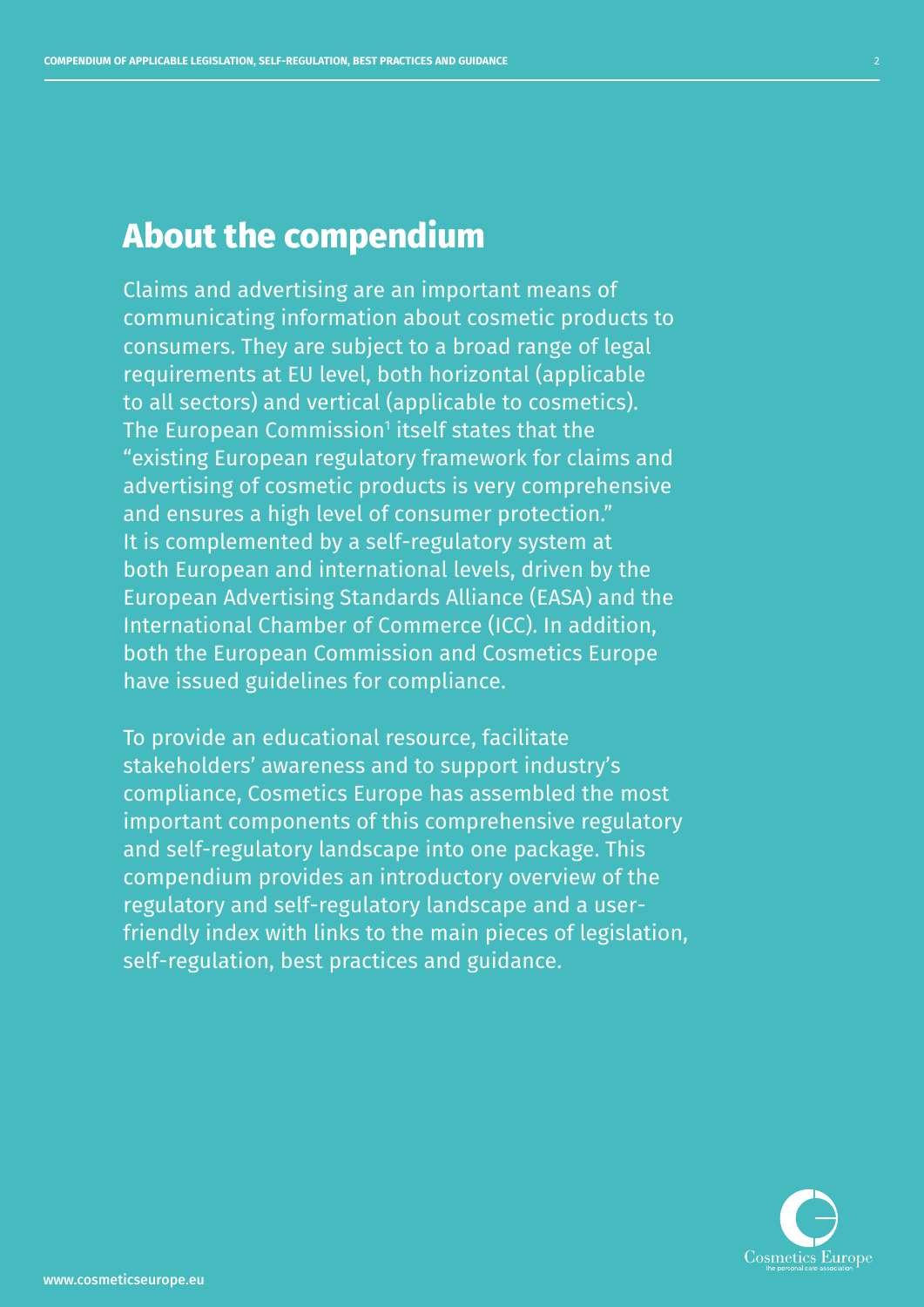www.cosmeticseurope.eu

### **Introduction**

#### **Cosmetic products and the role of claims**

Cosmetic products cover a wide variety of categories ranging, for example, from personal hygiene, fragrances, and colour cosmetics to sun-screens, skin-, oral- and hair-care and deodorants.

Claims are essential tools for differentiating between products, stimulating innovation and fostering competition. The claims that are subject to the composing elements of this Compendium are those that refer to the characteristics and functions of cosmetic products, including those that are environmental.

To fulfil their role, it is vital for claims to evolve with national markets, scientific progress and the diversity of consumers, as well as the changes in societal demands, trends and fashions.

#### **The European regulatory model**

The regulatory framework must take all the above factors into account and must, while protecting consumers from being misled, promote innovation and foster competition. This objective is best served by a framework combining horizontal and specific legislation with self-regulation. All these together establish key principles that must be complied with whilst allowing a certain degree of flexibility for their application, to accommodate cultural and linguistic differences, scientific progress, evolving societal trends and consumer expectations, etc. Another important feature of the regulatory framework governing cosmetic product claims is that it combines manufacturer responsibility with market surveillance by competent authorities and by self-regulatory organisations.

#### **Self-regulation in the cosmetics industry**

The European Commission's 2015 Better Regulation package2 refers to self-regulatory tools as being equally important and complementary to the regulatory tools.

Self-regulatory systems help industry provide an additional level of consumer protection by building consumer trust in brands through the promotion of responsible advertising. These systems are characterised by:

• a highly flexible and responsive nature; such a nature is well adapted to cosmetic claims and advertising because it can easily evolve along with societal and market changes as well as with changes in consumer expectations over time;

- adaptability to national, cultural and linguistic specificities; for example, taste and decency are best assessed against national sensitivities; this is an area where the role of national Self-Regulatory Organisations is particularly well adapted and efficient;
- alternative dispute resolution mechanisms or complaint handling systems which can quickly respond to complaints and are typically free of charge.

#### **Guidance and best practices**

Guidance for compliance and best practices are extremely valuable as they help companies implement the regulatory requirements. They can also assist control authorities in their market surveillance activities.

#### **Industry responsibility and compliance**

The cosmetics industry has a responsible attitude toward claims and advertising. This can be demonstrated at two levels, through:

(a) the low number of complaints related to cosmetics advertising as recorded by EASA on an annual basis (for example, in 2018 cosmetic-related complaints represented 0.52% of the total number of complaints, despite the fact that the cosmetics industry is a major advertiser) and

(b) compliance checks by national control authorities (a survey of Member States carried out by the European Commission in 2015 found that 90% of cosmetic product claims were compliant with the Common Criteria Regulation); EASA's 2015 audit of compliance with selfregulation and all applicable legislation found that 91% of cosmetic-related advertising was compliant).